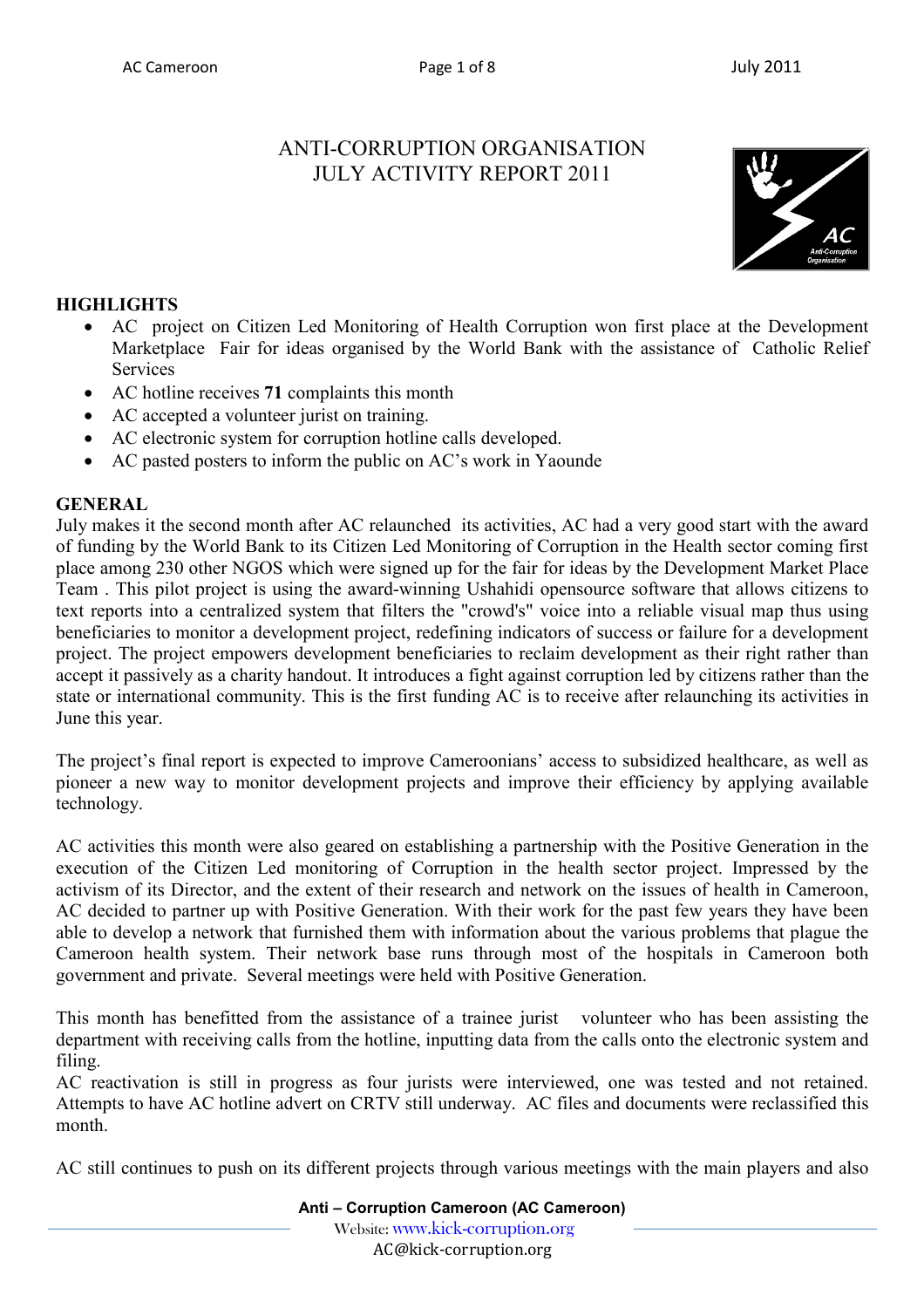seeking to assist other NGOS with information technology help by working with AC's programmer. There has been a drop in the calls by a third of the number from that of last month. AC pasted 160 posters in Yaounde around public ministries to inform the public on AC's work. This has been helpful but very limited in its scope and areas of cover. Different venues for adverts will be explored next month.

# **HOTLINE**

A total of **71** calls were received through the AC hotline and are illustrated by the graphs under the various categories. There has been a real drop in the number by a third of calls that were received this month, this being a result of the AC advert still not yet gone through on national television.



In the month of July 2011 **48%** of calls were non-responsive as return calls were not responded to, while **52%** of calls received were responsive calls though not all fell under corruption. It is assumed most nonresponsive calls come from call boxes or caller not sure of getting involved in denouncing corruption.

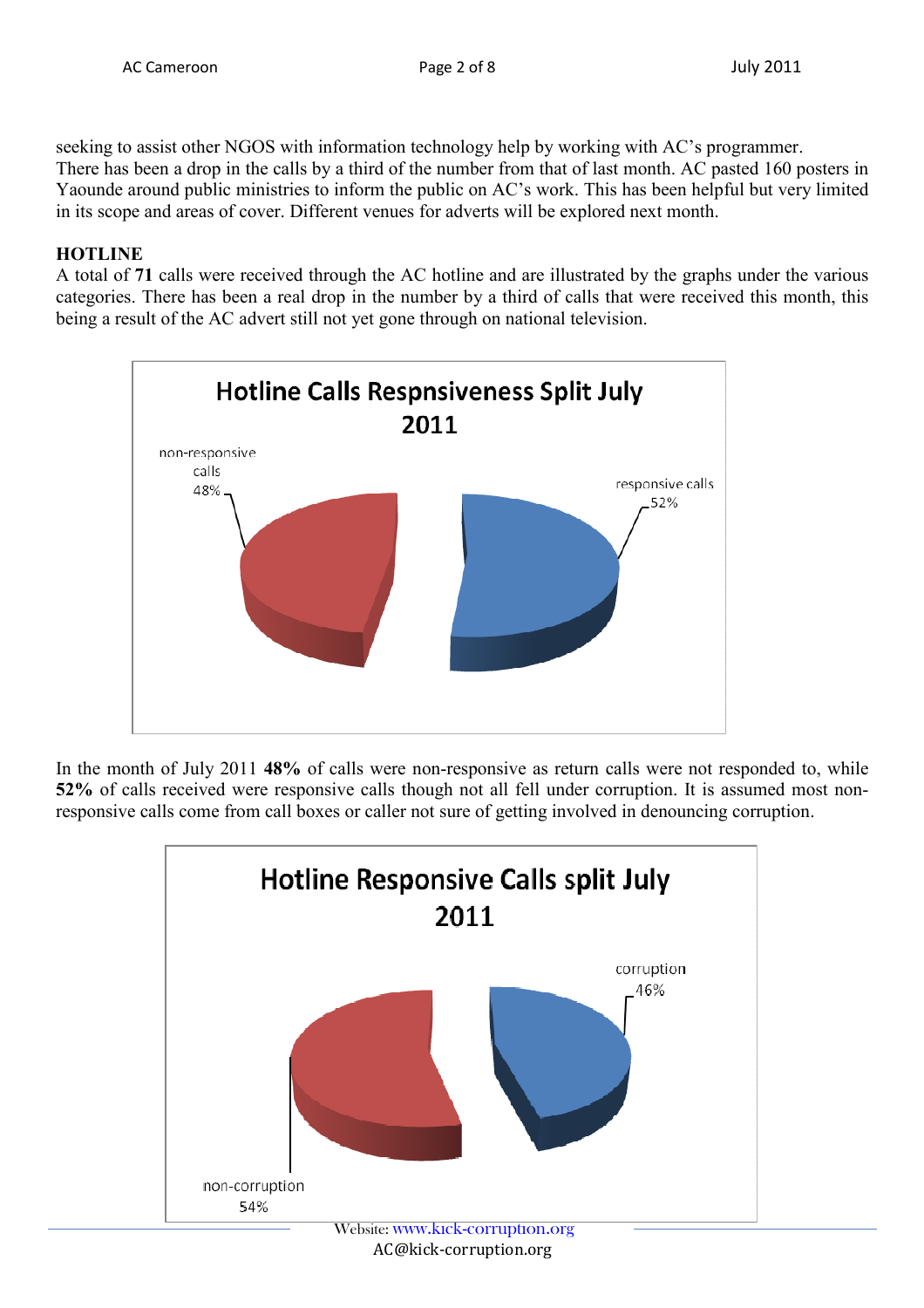The graph illustrates the relevance of the responsive calls received in July with **54%** of calls being noncorruption calls while only **46%** were on corruption.



Corruption calls in the month of July had **41%** of callers denouncing extortion, **35%** on bribery, **18%** of fraud and **6%** on abusive dismissal.



In July 2011 not all the categories on non-corruption calls were represented as most calls were on human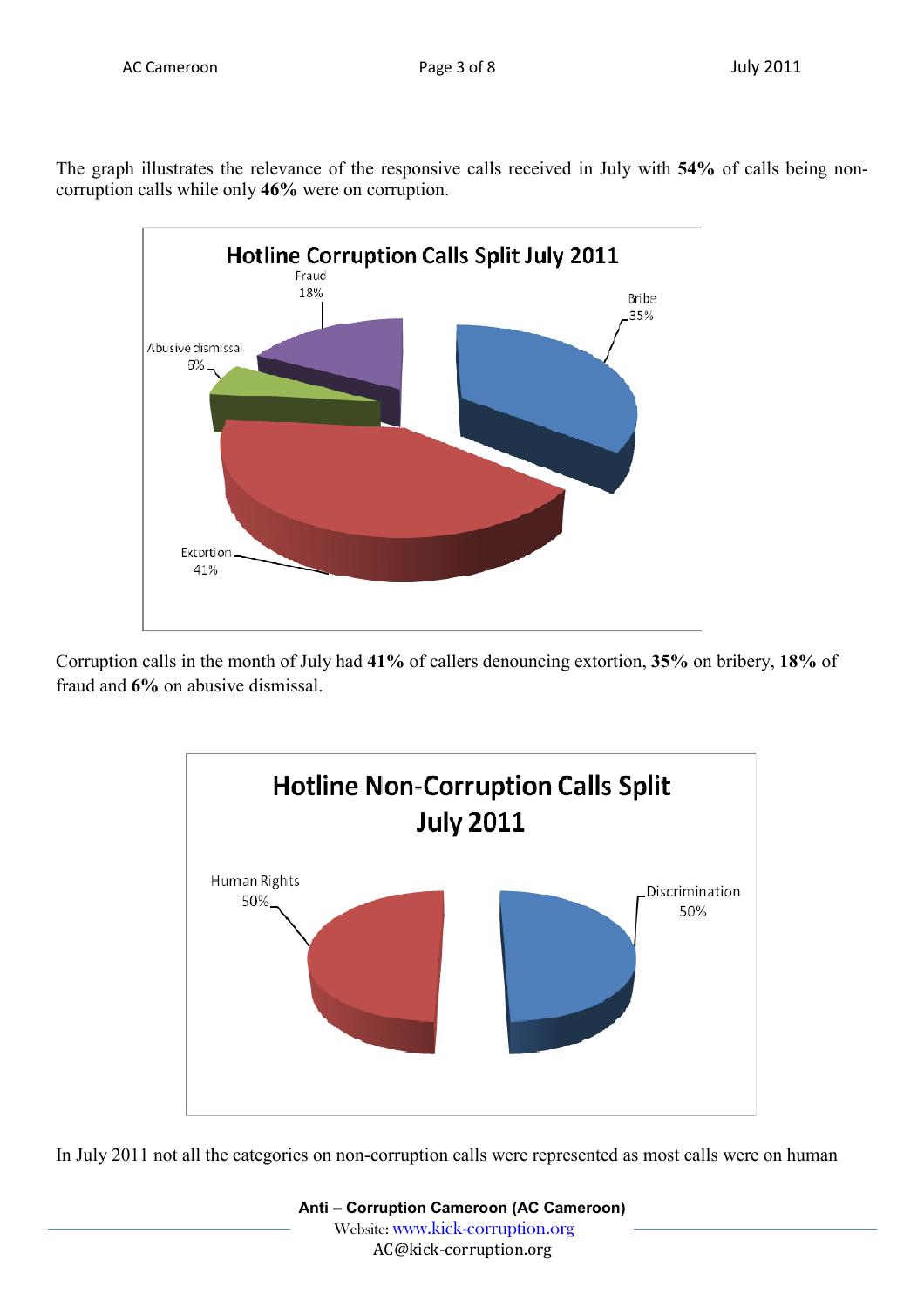rights issues with **50%** and discrimination with also **50%.**

#### **GENDER**



Female gender in the month of July 2011 is still underrepresented with 10**%** callers, while **90%** of the callers were male.



# **AGE RANGE OF CALLERS**

The age range being considered from below **18** to above **55** with young adults ranging from below **18** to **30** years of age with **33%** both male and female, the elderly with **6%** from above **55** and the adults with **61%** ranging from between **31-55**years of age.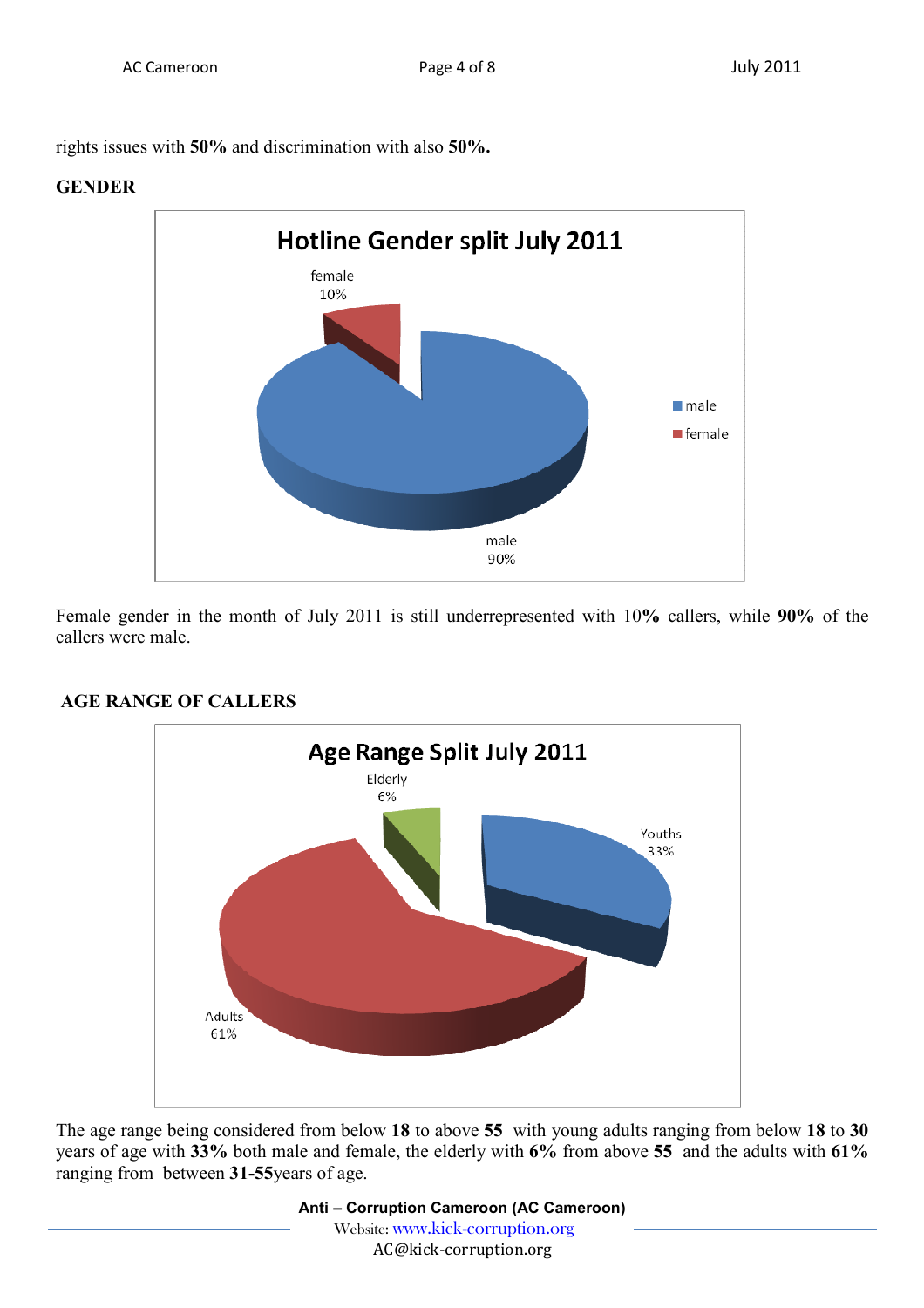### **REGIONAL DISTRIBUTION OF CALLS**



From the report, the month of July had the Centre region with most callers making **46%**, with the least calls coming from Littoral, South West and East regions all with **4%** each. The other regions ranged between **7%** in the North, **8%** in the West and Extreme North regions and **19%** in the North West region. No calls were received from Adamawa and South regions this month.

# **EMAIL ADDITION TO HOTLINE**

The emails received were treated accordingly by calling the people involved and trying to get out more information. One of the cases involved a lady by name, who was expected to pay 5000 FRS for her documents to move from one stage in court to the other. AC followed this up, got a bailiff involved so a statement of offence could be drawn up and a case file opened in court. The operation was unsuccessful as the lady did not do as was advised. Also AC needs to meet victims before hand and discuss what is needed of them and explain investigation procedures before engaging a bailiff.

# **LANGUAGE**

Majority of the calls received in the month of July 2011 were mostly in French this made **76%** of the calls received while English callers were**24%.**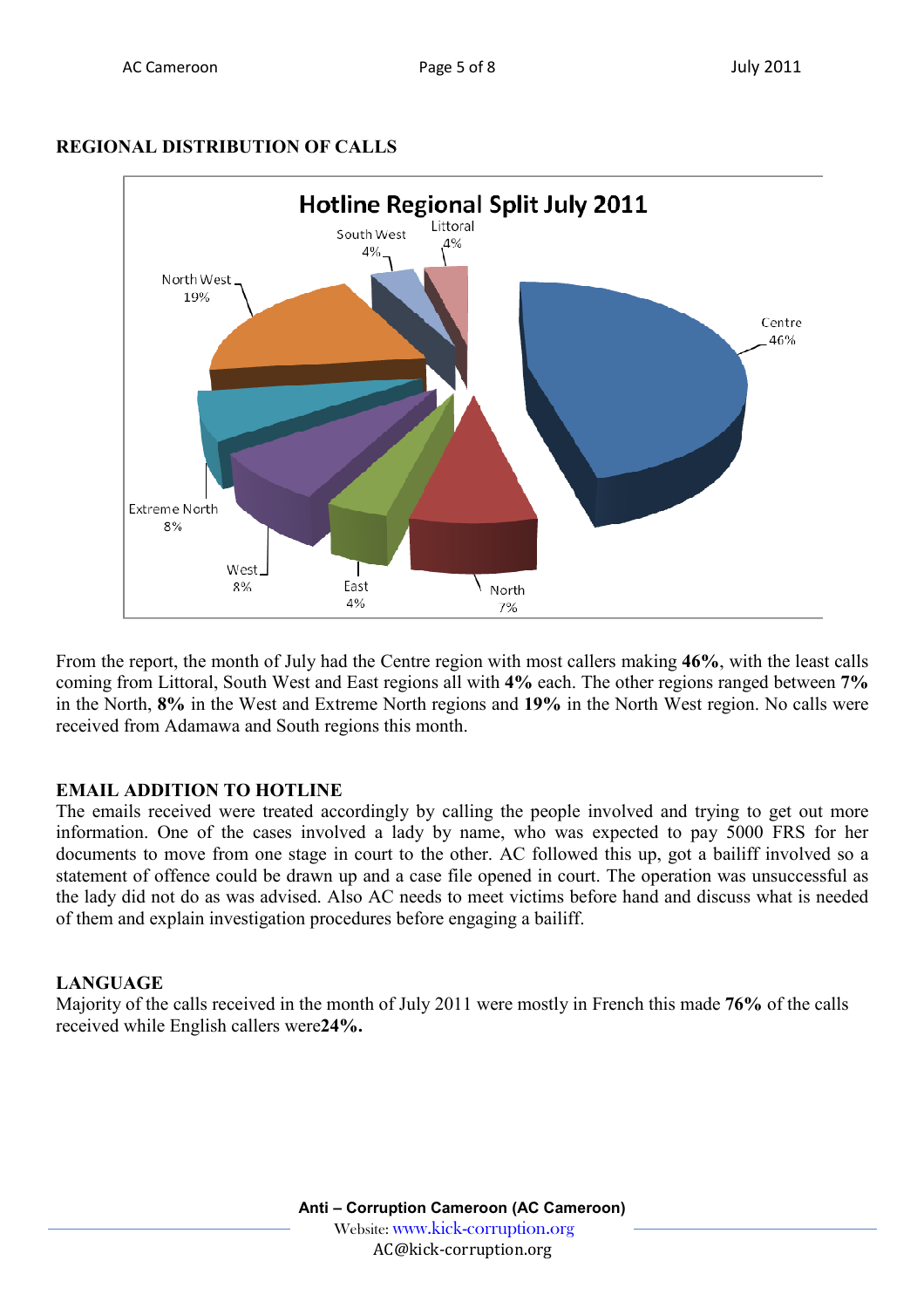

### **INVESTIGATIONS**

The only investigation carried out was on the case of a lady, where a bailiff was engaged by AC to act as a witness to an act of corruption being posed. The lady in question was asked to pay 5000 FRS CFA for her court files to be moved from one stage to the other. The court file has been pending for two years and money was demanded to move it forward. The investigation/legal assistance was a success as the lady was not very collaborative and very versed with the modus operandi of AC and working with a bailiff. From this case AC reviewed its mode of operation and is working to follow ground rules for each investigation and legal assistance.

One letter was received in the month of July from the AC post office but had nothing to do with corruption so was closed.

This internet case was followed up without success in the attempt of legal follow-up while the other internet case received was not a corruption case and was therefore closed.

# **LEGAL FOLLOW-UP**

AC was involved in engaging a bailiff for the internet case of the lady with the court issue which was not a success. Four jurists were interviewed this month and one was tried and not retained. AC this month accepted a volunteer trainee jurist who has been assisting AC with receiving calls from the hotline, inputting data from the calls onto the system and filing.

#### **MEDIA**

 Media advert has still not been done. This can be seen by the decrease in the number of calls received through the hotline this month. Negotiations with CRTV are still going on.

#### **MANAGEMENT**

Winning the development award at first place was a major push for the Citizen Led Monitoring of Corruption in the Health Sector of Cameroon was a great push to the activities of AC.

AC has benefitted from the services of a volunteer jurist who has been on training. She has been assisting the work by responding to calls from the hotline, pasting of Ac posters around the town of Yaounde, assisting with office duties and collecting information for the development of monthly reports. Also the volunteer is assisting in refilling of documents in the AC cabinet while following up correspondences from the post office and emails that come from victims of corruption.

AC reactivation is still in progress as four jurists were interviewed, one was tested and not retained.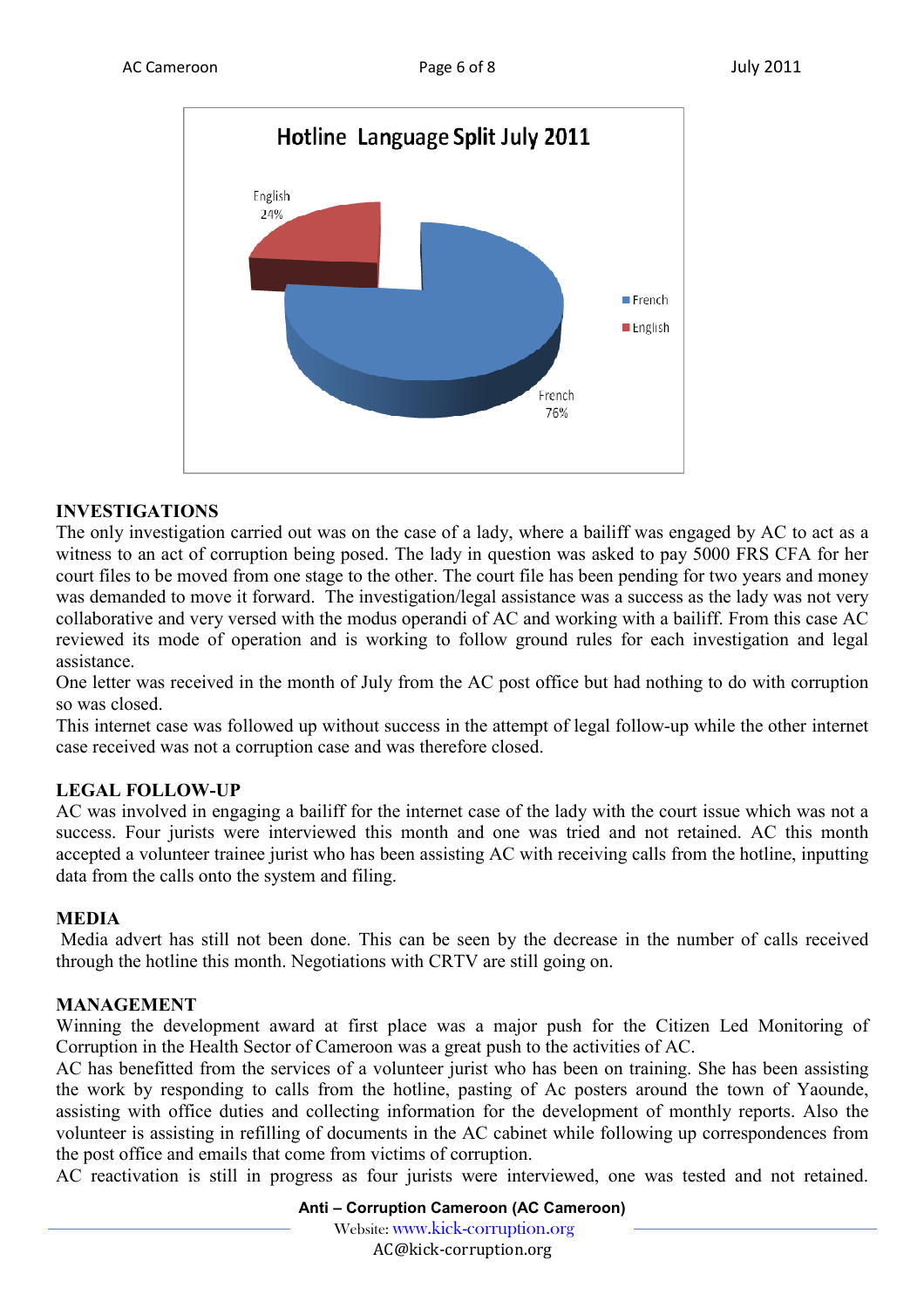Attempts to have AC hotline advert on CRTV still underway. AC files and documents were reclassified this month.

Four jurists were interviewed this month; one of them was tested by AC but was not retained as the jurist did not meet AC standards of work. More interviews are being scheduled.

### **EXTERNAL RELATIONS**

- Anti-corruption Cameroon won the development marketplace contest as the first project out of 236.
- Meeting with Agence Régulation des Télécommunication (ART) on using communication technology for better implementation of law.
- LAGA Director meeting with British High Commission to discuss on enforcement and corruption issues.
- Meeting with Ushahidi team in Nairobi on using SMS crowd-sourcing in Central Africa
- Meeting with Dr. Roz Reeve in Nairobi on vision for wildlife law enforcement in Africa and forest corruption.
- Meeting with ACPPP platform in Nairobi for empowering civil society in front of donor agencies and governments and on various issues of activism and reform in the development business.
- The project developer and Ac programmer held a meeting with positive generation director establish a working relationship for the execution of the Health project.

# **FINANCE**

Future for Nature award has been the main donor to the running of AC activities in the month of July 2011.

July 2011 Financial Report

| Amount in        |                       |                    | <b>Amount</b> in |
|------------------|-----------------------|--------------------|------------------|
| <b>FCFA</b>      | <b>Use</b>            | <b>Details</b>     | <b>USD</b>       |
|                  |                       |                    | \$21.7           |
| 10,000           | <b>Hotline</b>        | 134 calls received |                  |
|                  |                       |                    | \$3.7            |
| 1,700            | <b>Investigations</b> | pasting posters    |                  |
|                  |                       |                    | \$0.0            |
| $\boldsymbol{0}$ | Legal                 | No legal follow-up |                  |
|                  |                       |                    | \$0.0            |
| 0                | <b>Media</b>          | No TV news bar     |                  |
|                  |                       |                    | \$0.0            |
|                  | <b>Management</b>     |                    |                  |
|                  |                       |                    | \$1,551.5        |
| 713,700          | E-activism            | Personnel          |                  |
|                  |                       |                    | \$50.8           |
| 23,375           | <b>Office</b>         | office             |                  |
|                  | <b>TOTAL</b>          |                    |                  |
|                  | <b>EXPENDITURE</b>    |                    | \$1,627.8        |
| 748,775          | <b>JULY 2011</b>      |                    |                  |